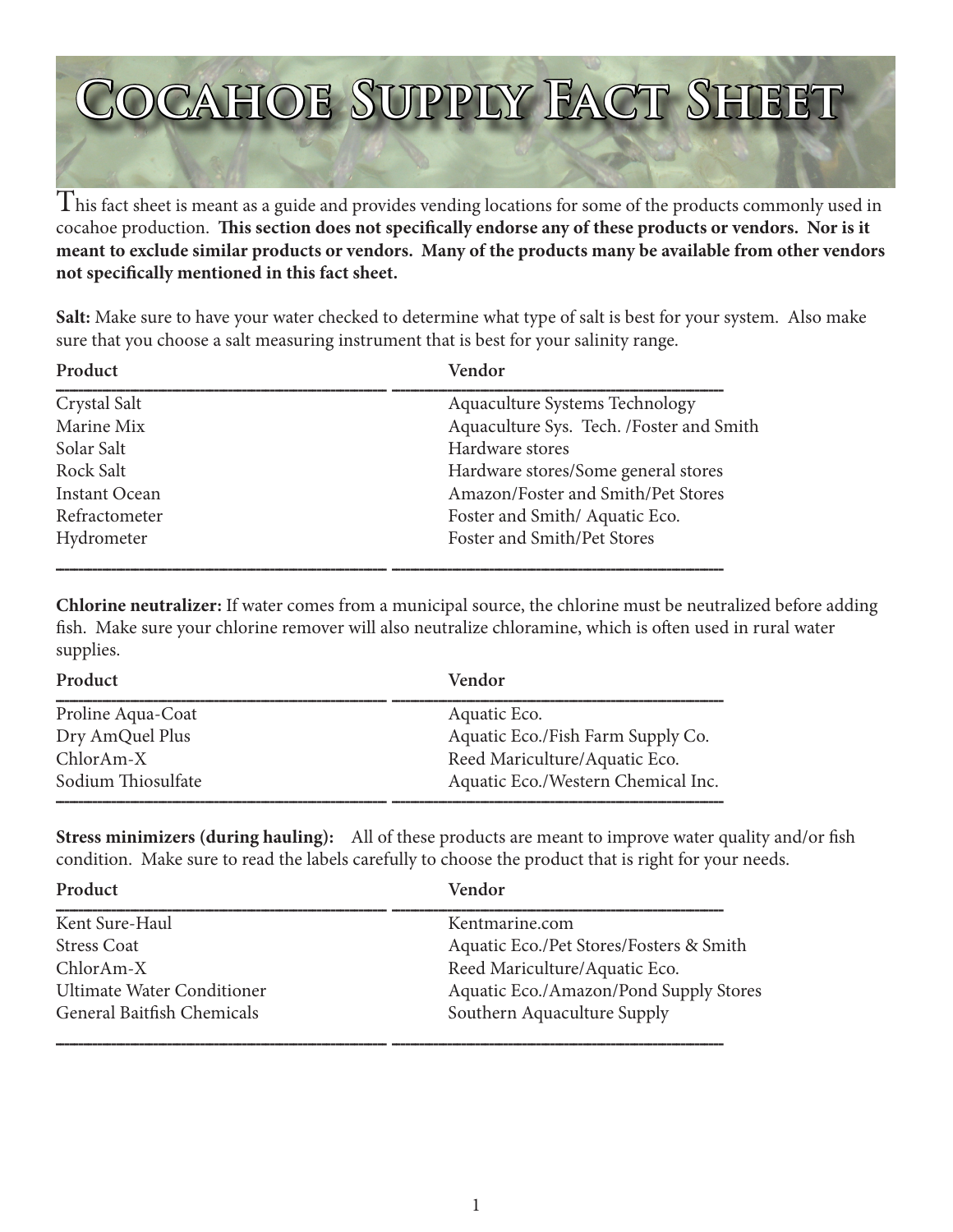**Oxygen and water quality test kits:** Water testing is important to ensure the health of your fish. Knowing the levels of oxygen, ammonia, nitrites, and other water quality factors are essential. Make sure to select an instrument or test kit that tests for all of the important water quality factors.

#### *Oxygen Test Kits:*

*Advantages: inexpensive (usually less than \$50), sufficiently accurate for management decisions, chemicals have a long shelf life, does not require maintenance, maybe the best economical option on small farms.* 

*Disadvantages: more time is required to take measurement, chemical reagents must be continually replaced (most kits provide chemicals for 30 to 100 measurements).*

#### *Oxygen Meters:*

*Advantages: accurate (when calibrated properly), ease of use, many measurements can be taken quickly, does not require continual purchase of replacement chemicals, maybe the best option on large farms where many measurements must be taken, will last many years if properly cared for and maintained.* 

*Disadvantages: expense (\$600-\$1,000), requires calibration before use, and requires minor maintenance to keep it operating properly.* 

| Product                                             | Vendor                                        |
|-----------------------------------------------------|-----------------------------------------------|
| LaMotte Saltwater Test Kits<br>(Model AQ-4 or AQ-5) | Aquatic Eco./LaMotte Company                  |
| Water Quality Test Kits & Oxygen Meters             | Global Water Instr. Inc./ Forestry Supp. Inc. |
| <b>HACH Saltwater Master Test Kit</b>               | CHEMetrics Inc.                               |
| Water test strips                                   | Aquarium/Pet store                            |
| YSI/Oxygen Meter                                    | Aquatic Eco./So. Aquaculture Supply           |

**Aeration:** Two common methods of aerating water during hauling involve the use of mechanical agitators, compressed oxygen, or both. Oxygen cylinders are available from some industrial gas or welding suppliers. Pressure regulators are needed for oxygen tanks, and flow meters can be installed to adjust oxygen flow rates.

| Product                                | Vendor                               |
|----------------------------------------|--------------------------------------|
| <b>Agitators and Aspirators</b>        | Aquatic Eco./Amazon/Foster and Smith |
| Shearwater Bottom Draw Surface Aerator | Aquatic Eco.                         |

**Dip nets:** Select the proper mesh size and net material for harvest seines and dip nets to avoid injuring fish. Use soft 3/16- inch knotless nylon mesh nets for delicate minnows.

| Product                   | Vendor                             |
|---------------------------|------------------------------------|
| <b>Aquarium Mesh Nets</b> | Pet Stores/Foster and Smith        |
| Dip Nets                  | Memphis Net and Twine/Aquatic Eco. |
|                           |                                    |

**Netting for predaceous birds:** This is most effective over pools or small tanks and may be difficult to implement over large ponds. Make sure to choose the mesh size and tensile strength that will best suit your needs.

| Product                     | Vendor                                    |
|-----------------------------|-------------------------------------------|
| <b>Predator Netting</b>     | Aquatic Eco.                              |
| <b>Bird Barrier Netting</b> | Aquaculture Sys. Tech. / Foster and Smith |
| <b>Predator Netting</b>     | Memphis Net and Twine                     |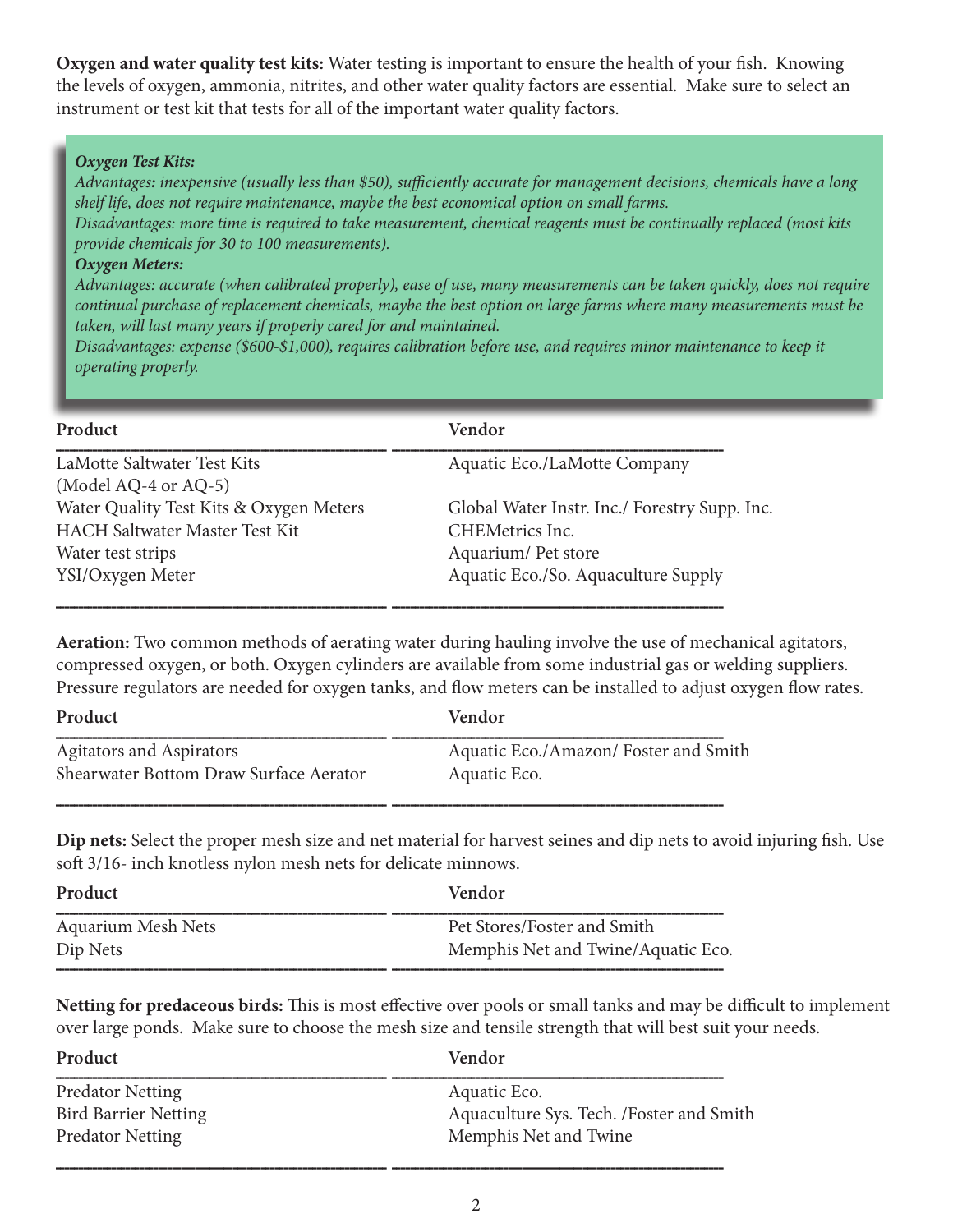**Hauling tanks:** Most commercially manufactured hauling tanks are insulated. Urethane foam, plastic foam and corkboard are common insulating materials, but they can also be used with homemade tanks, glued to the outer surface. Tanks should be equipped with an overflow drain to maintain water level and allow agitators to function at the proper operating depth. Another feature is an air vent or scoop to permit air circulation in the space between the water surface and tank top.

| Product             | Vendor                               |
|---------------------|--------------------------------------|
| <b>Hauling Tank</b> | Aquatic Eco.                         |
| <b>Hauling Tank</b> | Aquaneering Inc./Reiff Manufacturing |

**Tanks and Pools:** Make sure that when selecting tanks or pools, the material is appropriate for the conditions it will be housed. In general poly tanks are better for indoor use and fiberglass will fare better in outdoor conditions. It is important to check manufacturer specifications before purchasing to ensure that the materials will fit your individual needs.

| Product                | <b>Vendor</b>              |
|------------------------|----------------------------|
| Fiberglass Tanks/Pools | Aquatic Eco.               |
| Tanks and Raceways     | Red Ewald, Inc./AREA Inc.  |
| Plastic Poly Tanks     | Aquatic Eco./Polytank Inc. |
|                        |                            |

**Larval feed:** Newly hatched larvae have shown the best growth on these two feeds. Brine shrimp nauplii are the most nutritious and are easily accessible, but require specific storing conditions and hatching apparatus. Otohime A is a successful alternative that does not have such stringent requirements.

| Product           | Vendor                         |
|-------------------|--------------------------------|
| Brine Shrimp Eggs | Brine Shrimp Direct/Pet Stores |
| Otohime A         | Reed Mariculture               |

**Feed:** These are some of the vendors that offer varying types of aquaculture feed, make sure to select the feed that best suits the needs of your fish at their particular life stage(s).

| Cargill               | Zeigler              |
|-----------------------|----------------------|
| www.cargill.com       | www.zeiglerfeed.com  |
| $(800)$ 928-2782      | $(717)$ 677-6181     |
| $(985) 839 - 3400$    | $(800)$ 841-6800     |
| 1012 Pearl St.        | P.O. Box 95          |
| Franklinton, LA 70438 | Gardners, PA 17324   |
|                       |                      |
| Rangen Inc.           | Silver Cup Fish Feed |
| www.rangen.com        | www.silvercup.com    |
| $(800)$ 657-6446      | $(800)$ 521-9092     |
| 115 13th Ave South    | P.O. Box 57428       |
| Buhl, ID 83316        | Murray, Utah 84157   |
|                       |                      |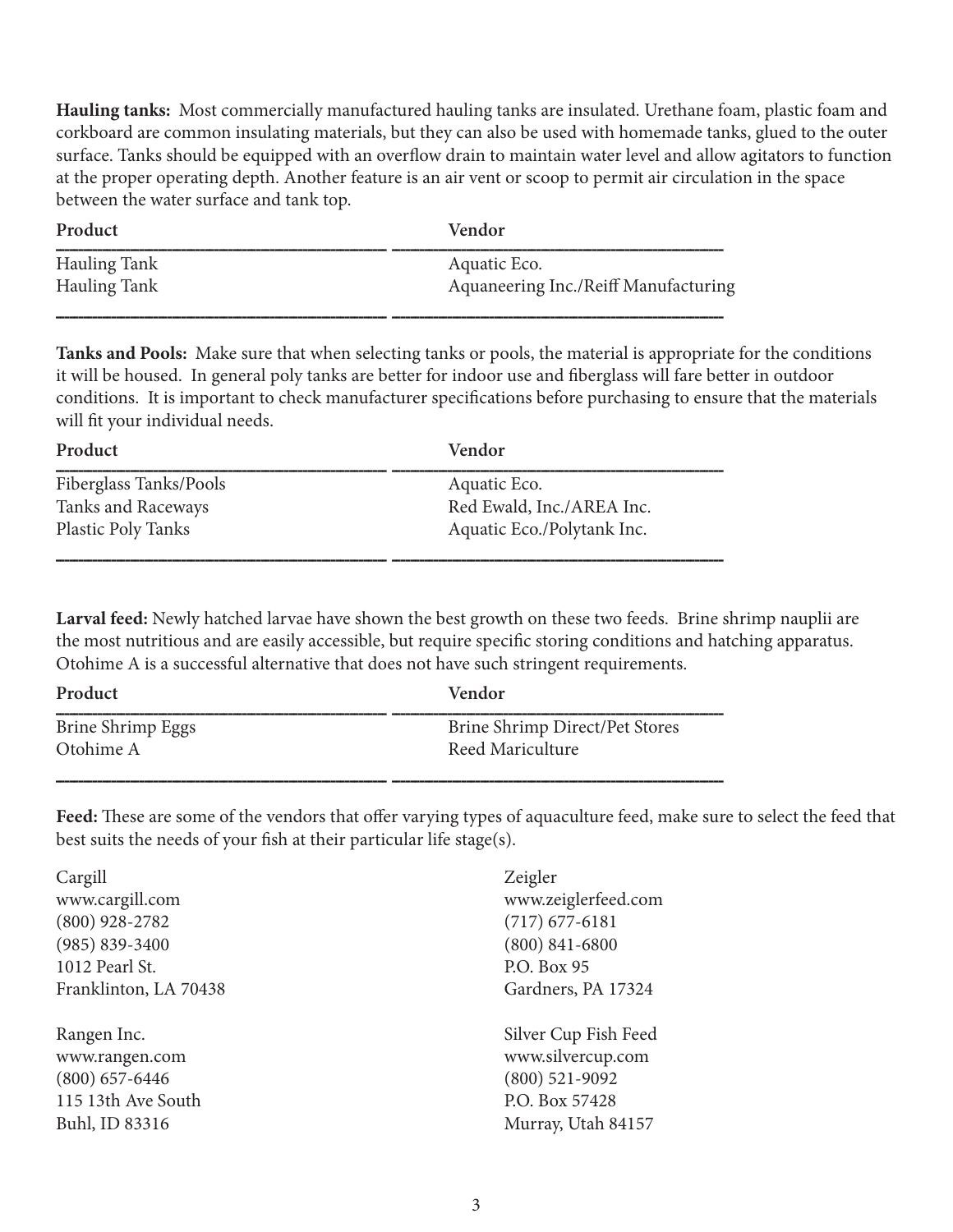**Spawning Mats:** Spawning mat material can either be sold by the roll or in individual sections depending on your operation and scale needs.

| Product                    | <b>Vendor</b>               |
|----------------------------|-----------------------------|
| Spawntex <sup>®</sup> Mats | Blocksome& Co./Aquatic Eco. |
| PVC and Coated Wire        | Local Hardware stores       |

**Pond fertilizer:** The fertilizer can be any organic or inorganic fertilizer. Rice bran can also be used.

| Product             | Vendor                                  |
|---------------------|-----------------------------------------|
| 12-12-12 Fertilizer | Local lawn and garden or hardware store |
| Rice Bran           | Local feed or hardware stores.          |
| Chicken Manure      | Local lawn and garden or hardware store |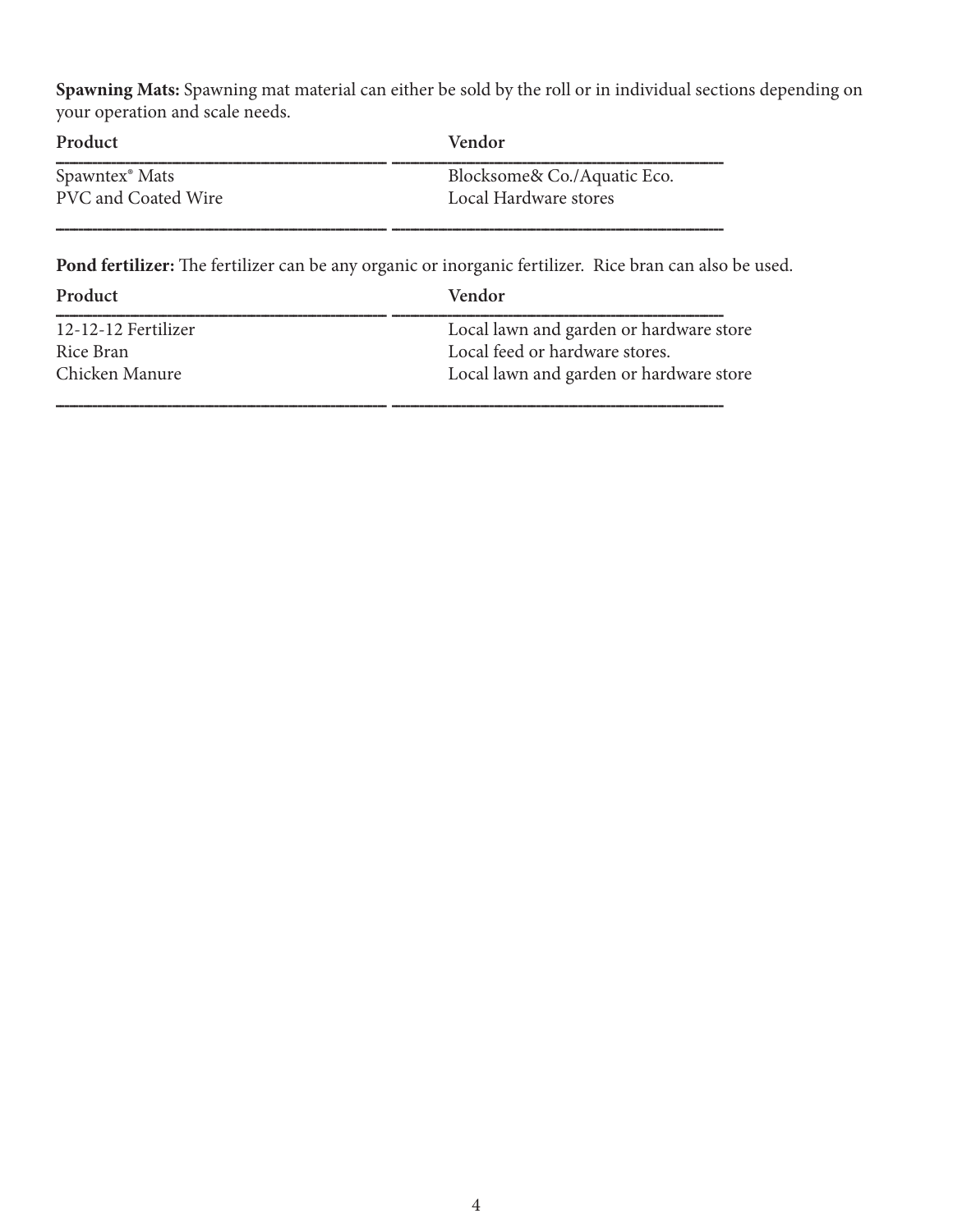## Vendor Contact Information

Aquaculture Systems Technology Aquatic Eco-Systems www.Beadfilters.com www.aquaticeco.com (504) 837-5575 (877) 347-4788 (800) 939-3659 2395 Apopka Blvd. Suite 100 108 Industrial Ave. **Apopka, FL 32703** New Orleans, LA

Fish Farm Supply Co. Kent Marine www.fishfarmsupply.ca www.kentmarine.com 1-877-669-1096 1-800-255-4527 Elmira, ON N3B 3J8 Franklin, WI 53132

Western Chemical Inc. The Chemical Inc. The Chemical Inc. Reed Mariculture Inc. 360-384-5898 408-377-1065 Ferndale, WA 98248 Campbell, CA 95008

Southern Aquaculture Supply **LaMotte Company** www.southernaquaculturesupply.com www.lamotte.com 870-265-3584 800-344-3100 800-850-7274 P.O. Box 329 931 Saint Mary's Street 802 Washington Ave. Lake Village, AR 71653 Charlestown, MD 21620

Global Water Inc. **Forestry Suppliers**, Inc. 1-800-876-1172 800-752-8460 PO Box 9010 205 West Rankin Street 151 Graham Rd P.O. Box 8397 College Station, TX 77842 Jackson, MS 39284-8397

800.356.3072 888-674-7638 4295 Catlett Rd P.O. Box 80331

Aquaneering Inc. The Community Reiff Manufacturing Aquaneering Inc. www.aquaneering.com www.reiffman.com 858-578-2028 800-835-1081 7960 Stromesa Court 670 B Street San Diego, California 92126 Walla Walla, WA. 99362

116 Bonnie Cres 5401 West Oakwood Park Drive

www.wchemical.com www.reed-mariculture.com 800-283-5292 877-Seafarm (877-732-3276) 1269 Lattimore Road 871 East Hamilton Ave, Suite #D

www.globalw.com www.forestry-suppliers.com

CHEMetrics Memphis Net and Twine Co. Inc. www.chemetrics.com www.memphisnet.net Midland, VA 22728 Memphis, TN 38108-0331